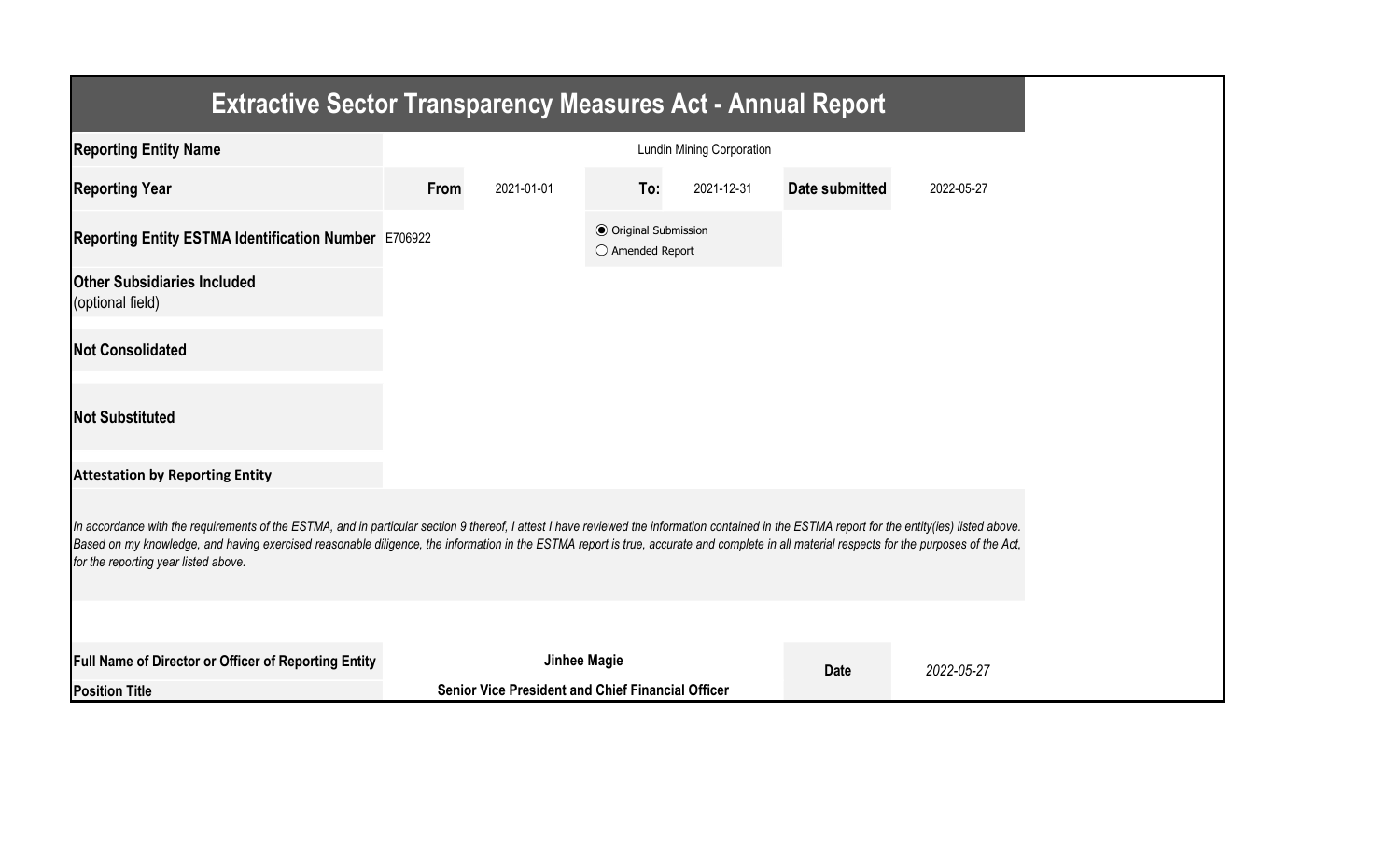| <b>Extractive Sector Transparency Measures Act - Annual Report</b>                                                      |                                                                                                                                                                                                                                                                                                                                                                                                                                                                                                                                                                                                                                                                                                                                                                                                                                                                                  |                                                                    |              |                  |           |                                         |                |                  |                                               |                                      |                                                                                                                                                                                                            |  |
|-------------------------------------------------------------------------------------------------------------------------|----------------------------------------------------------------------------------------------------------------------------------------------------------------------------------------------------------------------------------------------------------------------------------------------------------------------------------------------------------------------------------------------------------------------------------------------------------------------------------------------------------------------------------------------------------------------------------------------------------------------------------------------------------------------------------------------------------------------------------------------------------------------------------------------------------------------------------------------------------------------------------|--------------------------------------------------------------------|--------------|------------------|-----------|-----------------------------------------|----------------|------------------|-----------------------------------------------|--------------------------------------|------------------------------------------------------------------------------------------------------------------------------------------------------------------------------------------------------------|--|
| <b>Reporting Year</b>                                                                                                   | From:                                                                                                                                                                                                                                                                                                                                                                                                                                                                                                                                                                                                                                                                                                                                                                                                                                                                            | 2021-01-01                                                         | To:          | 2021-12-31       |           |                                         |                |                  |                                               |                                      |                                                                                                                                                                                                            |  |
| <b>Reporting Entity Name</b>                                                                                            | <b>Lundin Mining Corporation</b>                                                                                                                                                                                                                                                                                                                                                                                                                                                                                                                                                                                                                                                                                                                                                                                                                                                 |                                                                    |              |                  |           | <b>Currency of the</b><br>CAD<br>Report |                |                  |                                               |                                      |                                                                                                                                                                                                            |  |
| <b>Reporting Entity ESTMA</b><br><b>Identification Number</b><br><b>Subsidiary Reporting Entities (if</b><br>necessary) | E706922                                                                                                                                                                                                                                                                                                                                                                                                                                                                                                                                                                                                                                                                                                                                                                                                                                                                          |                                                                    |              |                  |           |                                         |                |                  |                                               |                                      |                                                                                                                                                                                                            |  |
| <b>Payments by Payee</b>                                                                                                |                                                                                                                                                                                                                                                                                                                                                                                                                                                                                                                                                                                                                                                                                                                                                                                                                                                                                  |                                                                    |              |                  |           |                                         |                |                  |                                               |                                      |                                                                                                                                                                                                            |  |
| Country                                                                                                                 | Payee Name                                                                                                                                                                                                                                                                                                                                                                                                                                                                                                                                                                                                                                                                                                                                                                                                                                                                       | Departments, Agency, etc<br>within Payee that Received<br>Payments | <b>Taxes</b> | <b>Royalties</b> | Fees      | <b>Production Entitlements</b>          | <b>Bonuses</b> | <b>Dividends</b> | Infrastructure<br><b>Improvement Payments</b> | <b>Total Amount paid to</b><br>Payee | <b>Notes</b>                                                                                                                                                                                               |  |
| Brazil                                                                                                                  | Municipality of Alto Horizonte                                                                                                                                                                                                                                                                                                                                                                                                                                                                                                                                                                                                                                                                                                                                                                                                                                                   |                                                                    |              |                  |           |                                         |                |                  | 450,000                                       | 450,000 cost.                        | Infrastructure improvement payments of<br>\$450,000 were made in-kind and measured at<br>See Additional Note 1.                                                                                            |  |
| Brazil                                                                                                                  | Federal Government of Brazil                                                                                                                                                                                                                                                                                                                                                                                                                                                                                                                                                                                                                                                                                                                                                                                                                                                     |                                                                    | 86,560,000   | 14,150,000       | 9,040,000 |                                         |                |                  | 260,000                                       |                                      | Infrastructure improvement payments of<br>\$260,000 were made in-kind and measured at<br>cost. Fee payments of \$200,000 were made in-<br>110,010,000 kind and measured at cost.<br>See Additional Note 1. |  |
|                                                                                                                         |                                                                                                                                                                                                                                                                                                                                                                                                                                                                                                                                                                                                                                                                                                                                                                                                                                                                                  |                                                                    |              |                  |           |                                         |                |                  |                                               |                                      |                                                                                                                                                                                                            |  |
| Brazil<br>Chile                                                                                                         | State of Goias<br>Municipality of Caldera                                                                                                                                                                                                                                                                                                                                                                                                                                                                                                                                                                                                                                                                                                                                                                                                                                        |                                                                    |              |                  | 200,000   |                                         | 720,000        |                  |                                               |                                      | 200,000 See Additional Note 1<br>720.000 See Additional Note 2.                                                                                                                                            |  |
| Chile                                                                                                                   | Government of Chile                                                                                                                                                                                                                                                                                                                                                                                                                                                                                                                                                                                                                                                                                                                                                                                                                                                              |                                                                    | 57,430,000   |                  | 1,720,000 |                                         |                |                  |                                               | 59,150,000                           | Fee payments of \$1,390,000 were made in-kind<br>and measured at cost.<br>See Additional Notes 2 & 3. Only tax payments<br>were made in USD.                                                               |  |
| Peru                                                                                                                    | Municipality of Sancos                                                                                                                                                                                                                                                                                                                                                                                                                                                                                                                                                                                                                                                                                                                                                                                                                                                           |                                                                    |              |                  | 170,000   |                                         |                |                  |                                               |                                      | 170.000 See Additional Note 4.                                                                                                                                                                             |  |
| Portugal                                                                                                                | Government of Portugal                                                                                                                                                                                                                                                                                                                                                                                                                                                                                                                                                                                                                                                                                                                                                                                                                                                           |                                                                    | 730,000      | 1,750,000        |           |                                         |                |                  |                                               |                                      | 2.480.000 See Additional Note 5.                                                                                                                                                                           |  |
| Sweden                                                                                                                  | Government of Sweden                                                                                                                                                                                                                                                                                                                                                                                                                                                                                                                                                                                                                                                                                                                                                                                                                                                             |                                                                    | 14,780,000   |                  |           |                                         |                |                  |                                               |                                      | 14.780.000 See Additional Note 6.                                                                                                                                                                          |  |
| United States of America                                                                                                | Michigamme Township                                                                                                                                                                                                                                                                                                                                                                                                                                                                                                                                                                                                                                                                                                                                                                                                                                                              |                                                                    | 6,210,000    |                  |           |                                         |                |                  |                                               |                                      | 6,210,000 See Additional Note 3.                                                                                                                                                                           |  |
| United States of America                                                                                                | Municipality of Humboldt                                                                                                                                                                                                                                                                                                                                                                                                                                                                                                                                                                                                                                                                                                                                                                                                                                                         |                                                                    | 4,370,000    |                  |           |                                         |                |                  |                                               |                                      | 4.370.000 See Additional Note 3.                                                                                                                                                                           |  |
| United States of America                                                                                                | Municipality of Marquette                                                                                                                                                                                                                                                                                                                                                                                                                                                                                                                                                                                                                                                                                                                                                                                                                                                        |                                                                    |              |                  |           |                                         |                |                  | 890,000                                       |                                      | 890.000 See Additional Note 3.                                                                                                                                                                             |  |
| United States of America                                                                                                | Marquette County                                                                                                                                                                                                                                                                                                                                                                                                                                                                                                                                                                                                                                                                                                                                                                                                                                                                 |                                                                    |              |                  |           |                                         |                |                  | 690,000                                       |                                      | 690.000 See Additional Note 3.                                                                                                                                                                             |  |
| United States of America                                                                                                | State of Michigan                                                                                                                                                                                                                                                                                                                                                                                                                                                                                                                                                                                                                                                                                                                                                                                                                                                                |                                                                    |              | 9,170,000        | 350,000   |                                         |                |                  |                                               |                                      | 9.520.000 See Additional Note 3.                                                                                                                                                                           |  |
| <b>Additional Notes:</b>                                                                                                | 1. These payments were made in BRL and translated using a monthly weighted average exchange rate during the reporting period of CAD/BRL: 4.3065<br>2. These payments were made in CLP and translated using a monthly weighted average exchange rate during the reporting period of CAD/CLP: 584.0801<br>3. These payments were made in USD and translated using a monthly weighted average exchange rate during the reporting period of CAD/USD: 0.7960<br>4. These payments were made in PEN and translated using a monthly weighted average exchange rate during the reporting period of CAD/PEN: 3.1095<br>5. These payments were made in EUR and translated using a monthly weighted average exchange rate during the reporting period of CAD/EUR: 0.6810<br>6.8665 6.8665 6.8665 6.8665 6.8665 6.8665 6.8665 6.8665 6.8665 6.8665 6.8665 6.8665 6.8665 6.8665 6.8665 6.8665 |                                                                    |              |                  |           |                                         |                |                  |                                               |                                      |                                                                                                                                                                                                            |  |